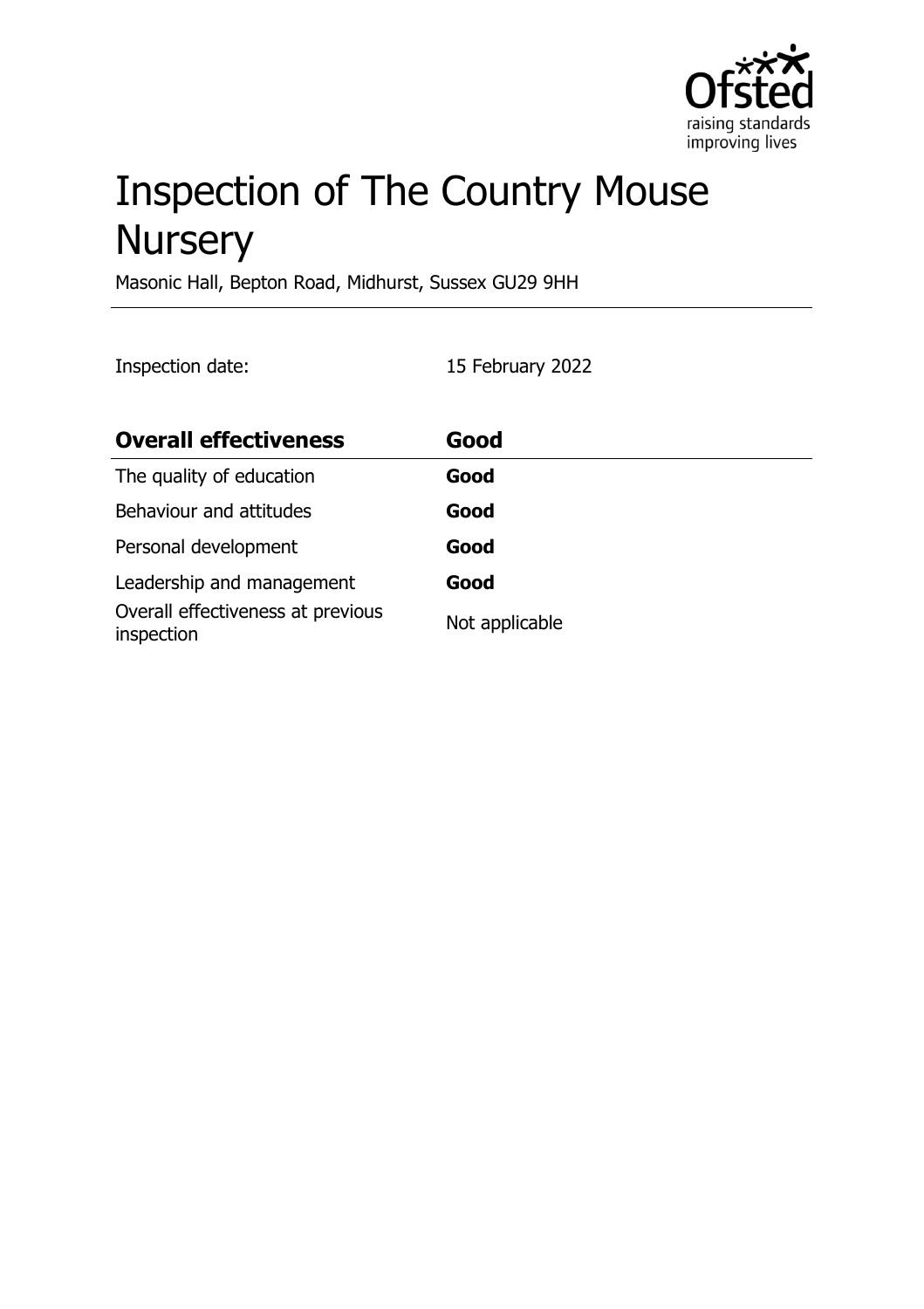

# **What is it like to attend this early years setting?**

#### **The provision is good**

Children are happy and enjoy the time they spend in this warm and friendly nursery. All children, including those who are new, settle quickly. The small staff team knows the children well and creates a family feel to the nursery. Children have strong emotional attachments to the caring staff, who cuddle and comfort them as and when needed. This helps children to feel safe and secure. Children's behaviour is good. Staff act as positive role models and they have high expectations for children's behaviour. Children are spoken to in a calm and respectful manner and they are praised often. This helps to boost children's selfesteem. Children are kind and polite to staff and each other. For example, they say 'please' and 'thank you', play cooperatively and demonstrate positive behaviours, such as being kind, sharing and taking turns.

Children make good progress in their development, including those in receipt of additional funding. They show a positive attitude to learning and are eager to join in with the activities. For example, babies show high levels of engagement and enjoyment during an outdoor water play activity with staff. They smile, babble, splash and move their bodies with excitement. Babies learn to scoop, pour and transfer water and giggle as they work on their control and coordination skills. Preschool children concentrate fully and use language such as 'heavier' and 'lighter' as they use scales to weigh and measure different items. All children are keen to show what they know and can do.

#### **What does the early years setting do well and what does it need to do better?**

- The manager develops an inclusive curriculum that incorporates children's interests when planning activities. She is clear about what she wants children to learn. This includes the key skills that children need in preparation for school, such as being able to communicate clearly. Staff work closely with parents and other professionals to provide additional support for children who need it.
- Children's language is developing well. Staff place a strong emphasis on supporting children's early communication and language skills by modelling and extending children's language while they play. For example, staff in the baby room gently repeat and pronounce words correctly and introduce new vocabulary to children. Older children enthusiastically join in with stories and songs and have lots of conversations with adults and other children.
- Staff provide a variety of challenging equipment to support children's small physical skills in readiness for early writing. For example, younger children use large plastic tweezers to pick up small objects. Older children make 'potions' and use a concoction of water, feathers, herbs, soil and stones and a range of utensils to mix and transport the mixture to different places.
- Children understand and follow the rules and routines in nursery. However, on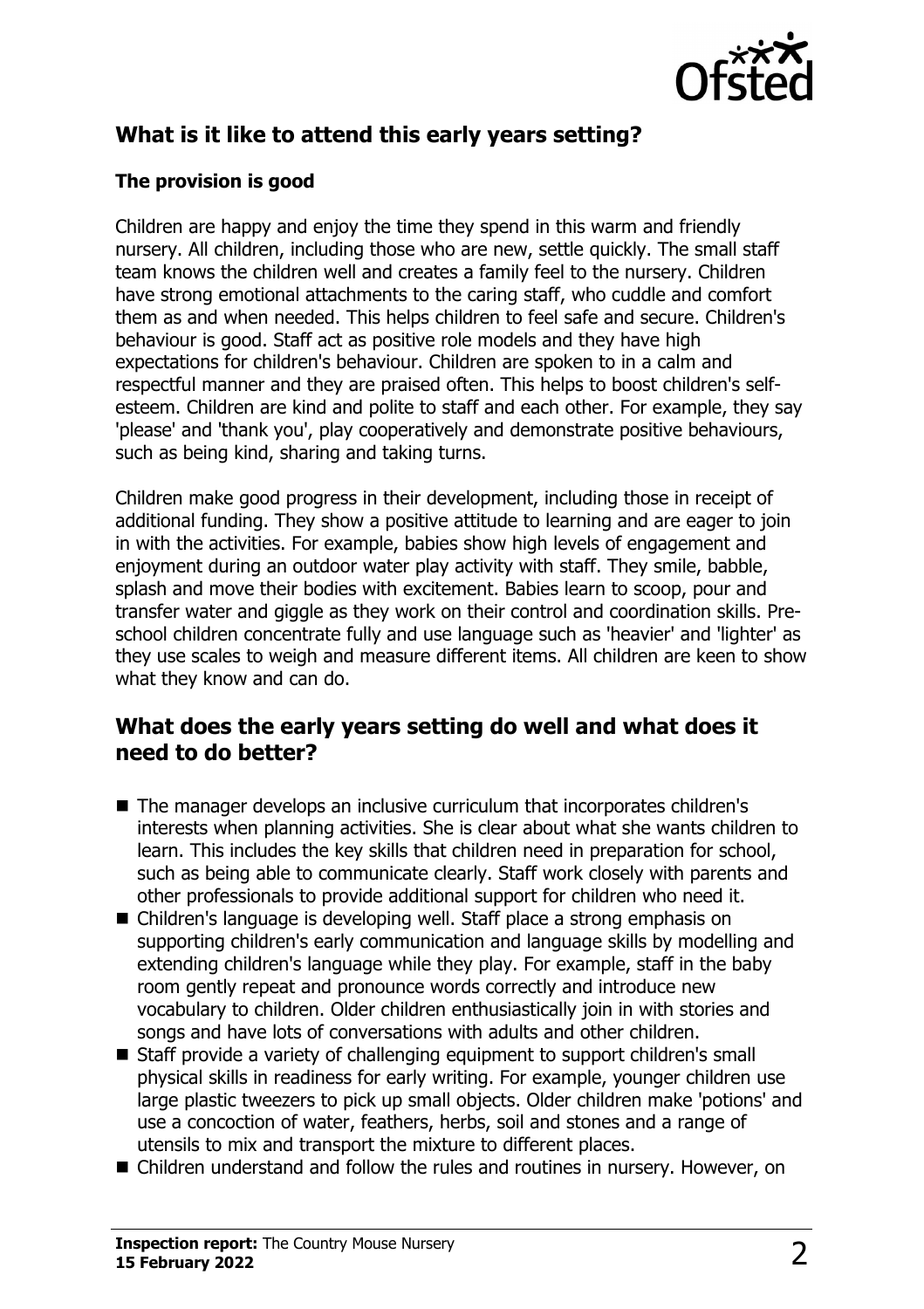

occasion, staff do not fully support children's individual needs during routine transition periods such as nappy changing, mealtimes and nap times. This means that, at times, some children become disengaged and restless.

- Parents praise the nursery and the positive impact it has had on their children's development. They comment that their children have made good progress and have settled well into the nursery.
- Staff encourage healthy lifestyles across the nursery. Children have opportunities to learn about the world around them and to enjoy fresh air and exercise outdoors. They exercise their large muscles as they confidently learn to climb, run and balance in the outdoor area. Recently, staff introduced yoga sessions. They teach children about different breathing techniques. This helps to promote children's mental well-being.
- The manager is passionate about her role and is knowledgeable and dedicated. She has a clear vision for the nursery and understands the importance of quality care. Staff report that they feel happy and supported in their roles.
- $\blacksquare$  The manager provides some feedback for staff to help them to improve their practice. However, feedback is not always specific enough to help individual staff improve their skills and knowledge further. Consequently, there are some variations in the quality of education across the nursery. For instance, not all staff are clear about the learning intentions of activities to ensure they support children's learning even further. This means that, at times, some children are not fully challenged.

# **Safeguarding**

The arrangements for safeguarding are effective.

The manager and staff have a sound knowledge of how to ensure that children are kept safe. They can identify the signs and symptoms which may indicate that a child is at risk of harm. Staff know who to contact if they have concerns about a child's safety and welfare. They are supported through training on various aspects of safeguarding at induction, through additional training and staff meetings. Rigorous recruitment procedures are in place for all staff. Staff complete thorough risk assessments to help ensure that the areas of the premises children access and trips off site are safe and suitable.

### **What does the setting need to do to improve?**

#### **To further improve the quality of the early years provision, the provider should:**

- $\blacksquare$  consider how to support children effectively during routine transitions to ensure that they do not become restless and disengaged
- $\blacksquare$  provide staff with more sharply focused feedback and professional development opportunities to help them to improve their skills and knowledge even further.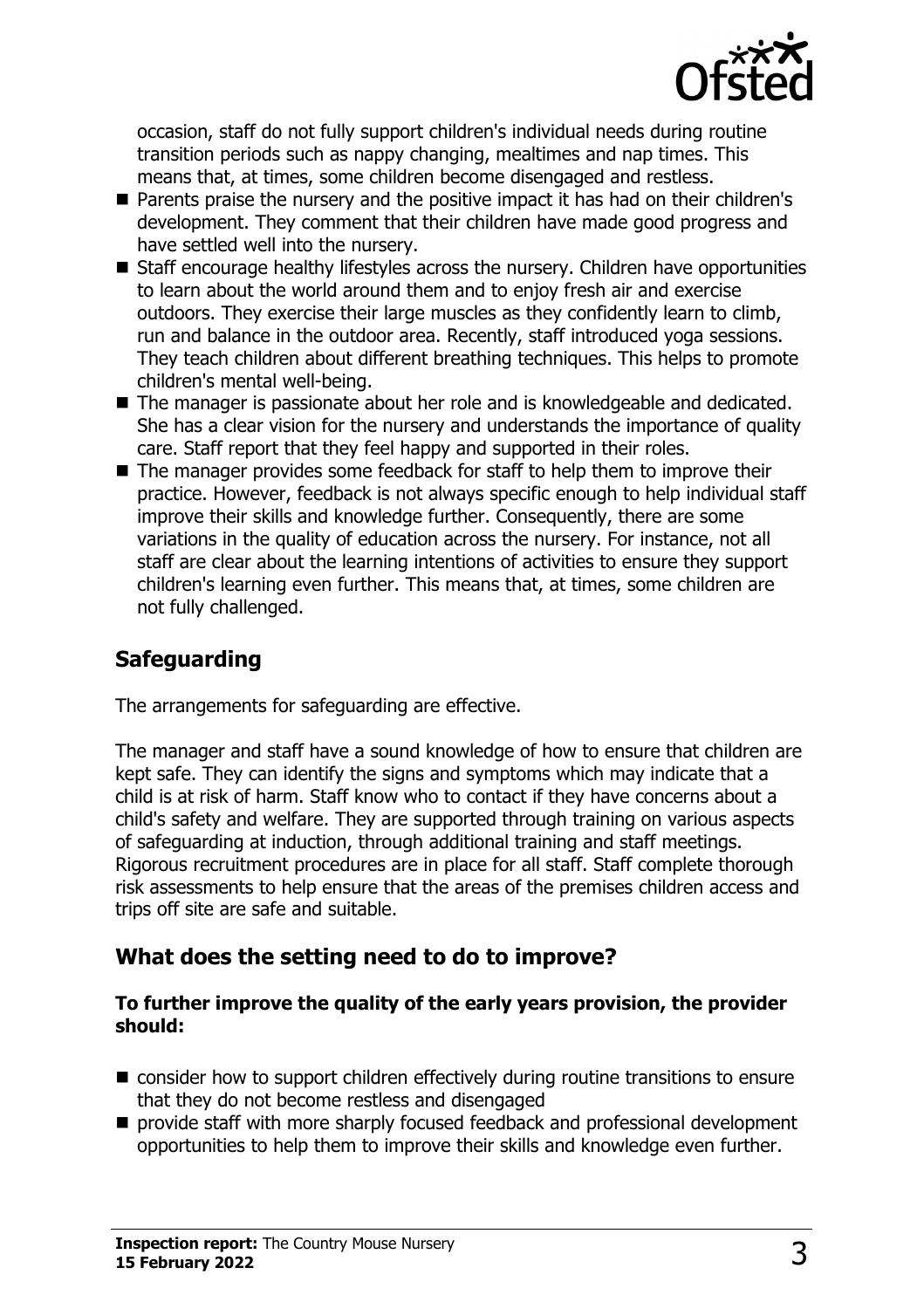

| <b>Setting details</b>                         |                                                                                      |
|------------------------------------------------|--------------------------------------------------------------------------------------|
| Unique reference number                        | 2526055                                                                              |
| <b>Local authority</b>                         | <b>West Sussex</b>                                                                   |
| <b>Inspection number</b>                       | 10208275                                                                             |
| <b>Type of provision</b>                       | Childcare on non-domestic premises                                                   |
| <b>Registers</b>                               | Early Years Register, Compulsory Childcare<br>Register, Voluntary Childcare Register |
| Day care type                                  | Full day care                                                                        |
| Age range of children at time of<br>inspection | $0$ to $4$                                                                           |
| <b>Total number of places</b>                  | 50                                                                                   |
| Number of children on roll                     | 39                                                                                   |
| Name of registered person                      | The Country Mouse Nursery Ltd                                                        |
| Registered person unique<br>reference number   | 2526054                                                                              |
| <b>Telephone number</b>                        | 01730813422                                                                          |
| Date of previous inspection                    | Not applicable                                                                       |

### **Information about this early years setting**

The Country Mouse Nursery registered in 2019. It is open Monday to Friday for 51 weeks of the year, from 7.30am to 6.30pm. The nursery receives funding for the provision of free early education to children aged two, three and four years. The nursery employs seven childcare staff. Of these, five staff hold appropriate early years qualifications at level 3 or above.

# **Information about this inspection**

**Inspector** Joanne Allen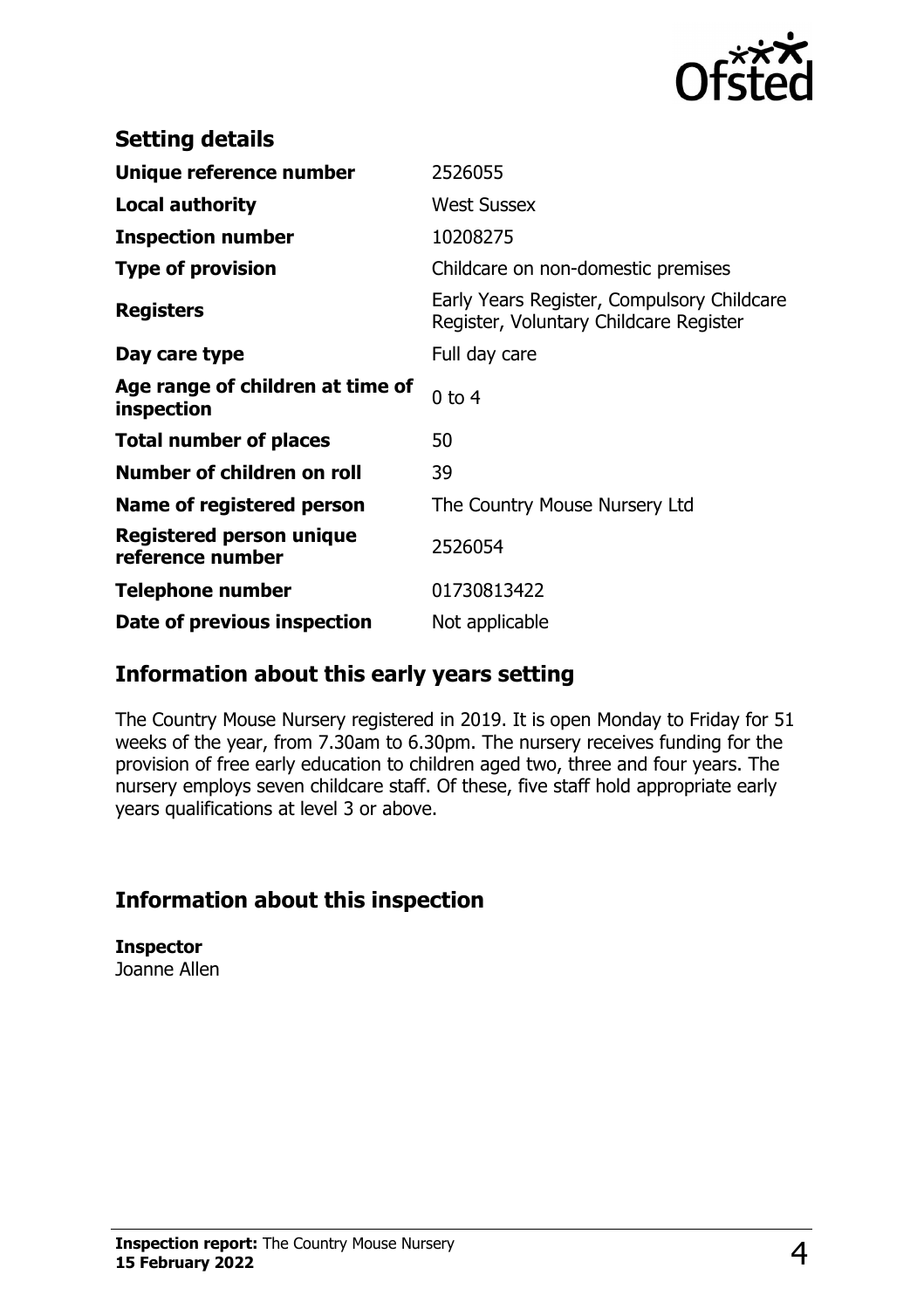

#### **Inspection activities**

- $\blacksquare$  This was the first routine inspection the provider received since the COVID-19 pandemic began. The inspector discussed the impact of the pandemic with the provider and has taken that into account in her evaluation of the provider.
- $\blacksquare$  The manager and the inspector undertook a learning walk, where the planned learning behind the educational programmes on offer was discussed.
- $\blacksquare$  At suitable times during the inspection, the inspector spoke to staff, parents and children and took their views into account.
- $\blacksquare$  The inspector and the manager observed interactions between adults and children. They discussed the learning that took place.
- $\blacksquare$  The manager and her staff explained their role in safeguarding children to the inspector.
- $\blacksquare$  The inspector viewed a range of documents relating to safeguarding, suitability of staff and record-keeping.

We carried out this inspection under sections 49 and 50 of the Childcare Act 2006 on the quality and standards of provision that is registered on the Early Years Register. The registered person must ensure that this provision complies with the statutory framework for children's learning, development and care, known as the early years foundation stage.

If you are not happy with the inspection or the report, you can [complain to Ofsted](http://www.gov.uk/complain-ofsted-report).